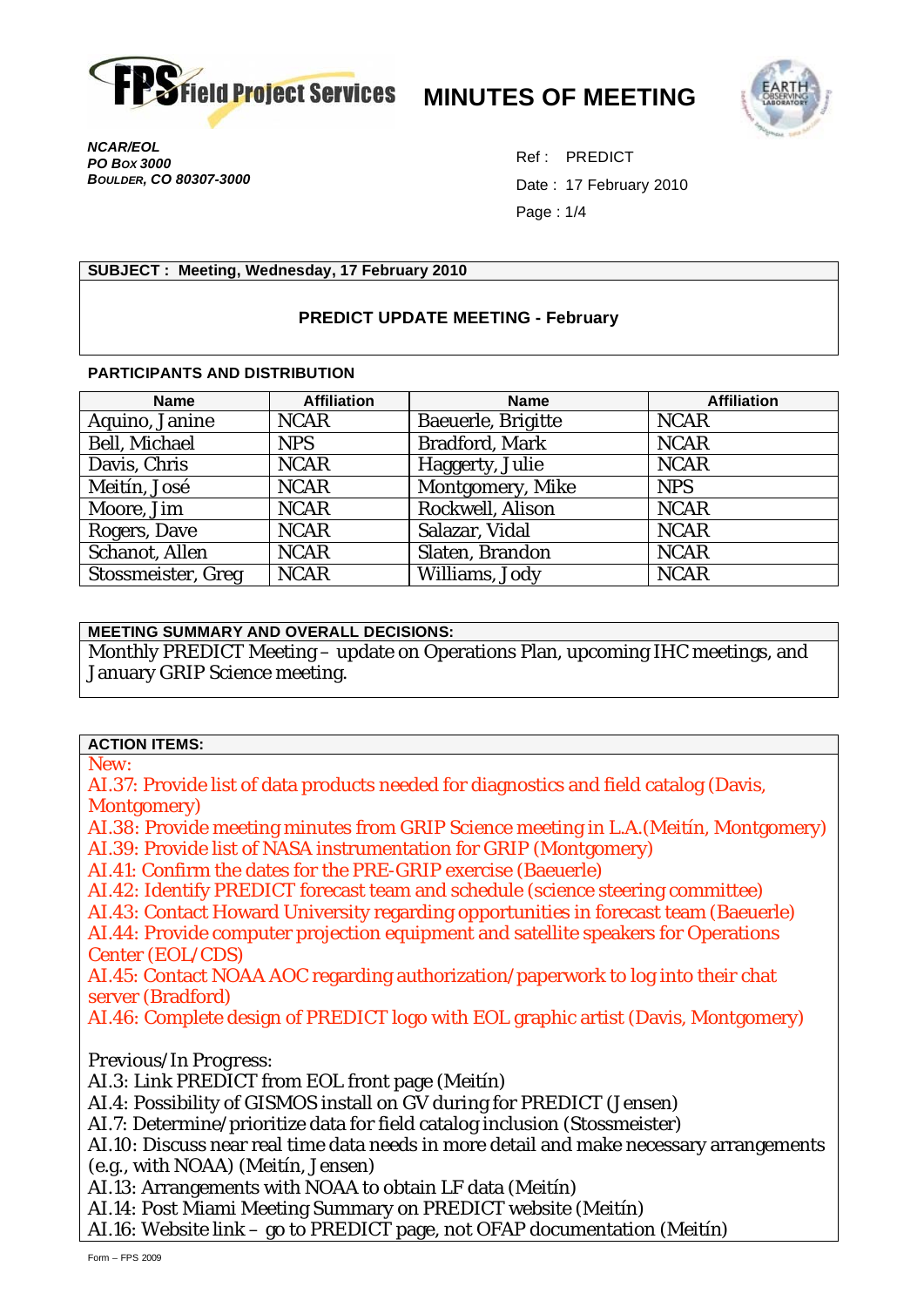| Ref : | <b>PREDICT</b> | Date : | 3/9/10<br>2/4 | Prepared by J. Meitín |  |
|-------|----------------|--------|---------------|-----------------------|--|
|       |                | Page:  |               |                       |  |

AI.21: EOL to provide needed information to Davis (various)

AI.22: coordinate xchat servers among agencies (Bradford)

AI.25: send Seajet shipping info to RAF and make sure ISF is in the loop (Baeuerle)

AI.27: check on seat availability for second dropsonde operator (Schanot)

AI.28: make Flight planning meeting ppt available on PREDICT website (Meitín)

AI.31: check on funding status for CVI (Jensen)

AI.33: determine what data are missing if Navy products from J. Hawkins cannot be obtained (Davis, Williams)

AI.34: Set up Data Display meeting after IHC (Meitín)

AI.35: Share Draft Special Funds request with PIs (Baeuerle, Meitín)

*Completed:* 

AI.26: finish and publish site survey report (Meitín)

AI.29: put together and E&O outline (Rockwell)

AI.30: set up meeting with PREDICT PIs to discuss E&O opportunities (Rockwell)

AI.32: arrange for conference call set up at IHC side meeting (Davis to Rob Rogers)

AI.23: Invite New York ATC folks to follow up meeting in either Savannah or Tucson (Meitín)

AI.36: Distribute draft of Operations Plan to key groups (Davis)

AI.40: Provide GV cabin layout and instrument payload (RAF)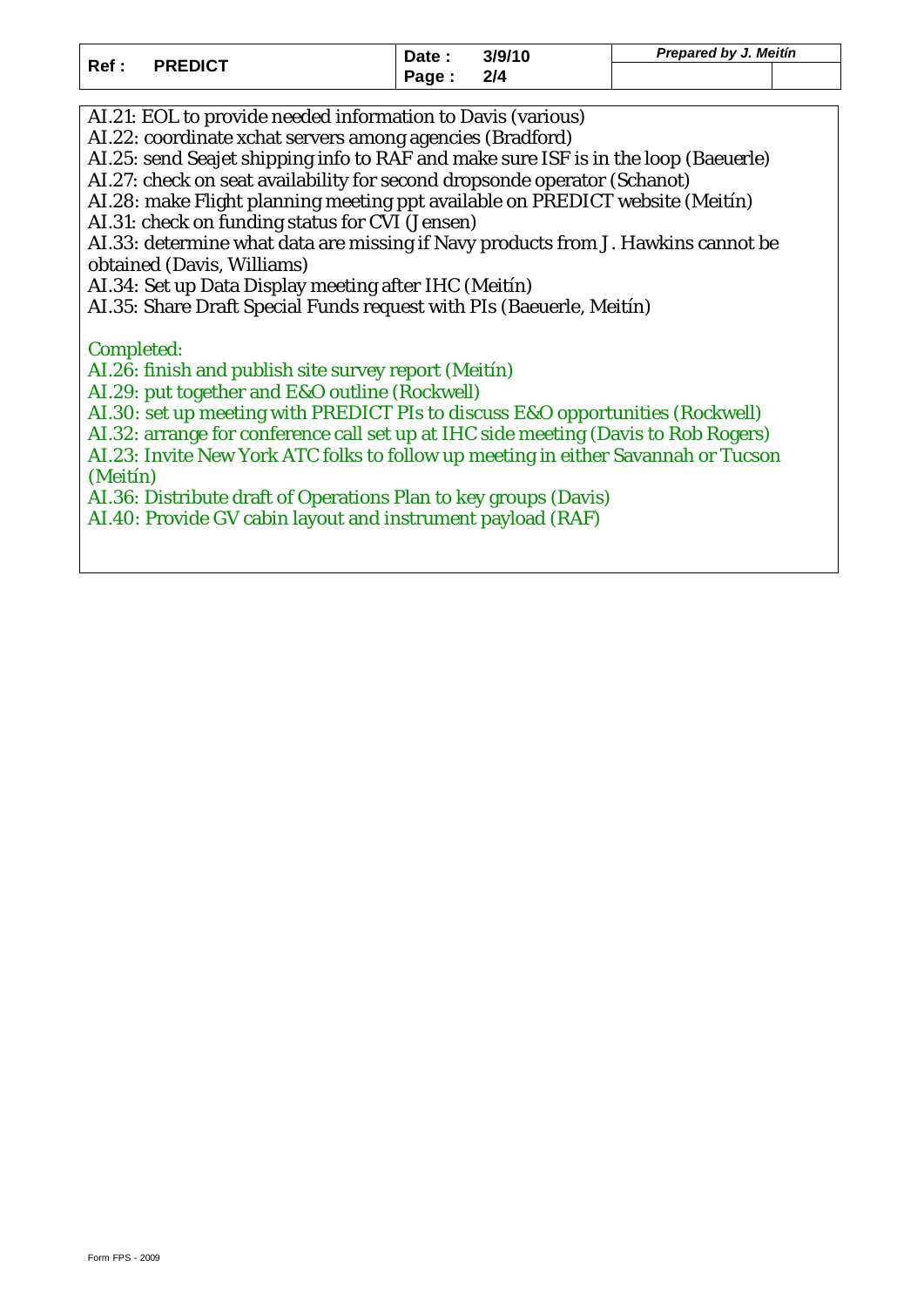| Ref | <b>PREDICT</b> | Date: | 3/9/10 | Prepared by J. Meitin |  |
|-----|----------------|-------|--------|-----------------------|--|
|     |                | Page: | 3/4    |                       |  |

**AGENDA ITEM 1: UPCOMING INTERDEPARTMENTAL HURRICANE CONFERENCE (IHC) IN SAVANNAH, GA.** 

A room has been reserved for IFEX/GRIP/PREDICT aircraft coordination meeting on Monday March 1 from 10am to 1pm. Hank Tracy (FAA Miami) and FAA controllers will attend (AI.23) also Davis, Meitín, Montgomery and S.Thompson. Preliminary agenda is available from Rob Rodgers (IFEX).

A science meeting is scheduled for Tuesday evening from 7-9pm to review results from the Monday meeting, decide forecasting structure, communications, staffing; final agenda is in preparation- Montgomery will be in Miami prior to IHC to finalize.

NASA and NOAA pilot(s) will attend, Steve Thompson (RAF) will represent PREDICT.

# **AGENDA ITEM 2**: **DRAFT OPERATIONS PLAN**

A draft has been sent out to Steering Committee for comments; additional distribution to key groups next (AI.36). A short summary version will be presented at IHC for FAA to comment. Only 2 basic flight patterns are proposed for the GV (lawnmower circuit or square spiral)



procedurally, (1) when does PREDICT have to set Initial Point for the flight? We are assuming 24-36 hrs prior to take-off based on discussion from the first meeting at HRD in Miami; unclear if this is a CARCAH or FAA requirement. (2) can the plan be updated prior to take-off/filing?

Outline for Operations Plan:

Section 1- Aircraft,

Section 2- Operations Center functions and staff,

Section 3- Data Policy, field catalog, sharing amongst agencies, preliminary list of products

Davis/Montgomery will produce of list of data products needed for diagnostics- send to S Williams and Stossmeister (AI.37)

What data does PREDICT need from other agencies?

Priority #1 : Lower fuselage data (LF) from NOAA P-3

Dropsonde data

Unclear what NASA/GRIP instruments are available in real-time. Could use Xchat to discuss interesting features during missions. Montgomery will submit meeting minutes from GRIP Science meeting in Los Angeles (AI.38) and include list of NASA instruments and links to details (AI.39). RAF will provide the same for the GV cabin layout and instruments suite (AI.40). Chris Davis will check with B Smull at NSF on status of funding for GISMOS (AI.4)